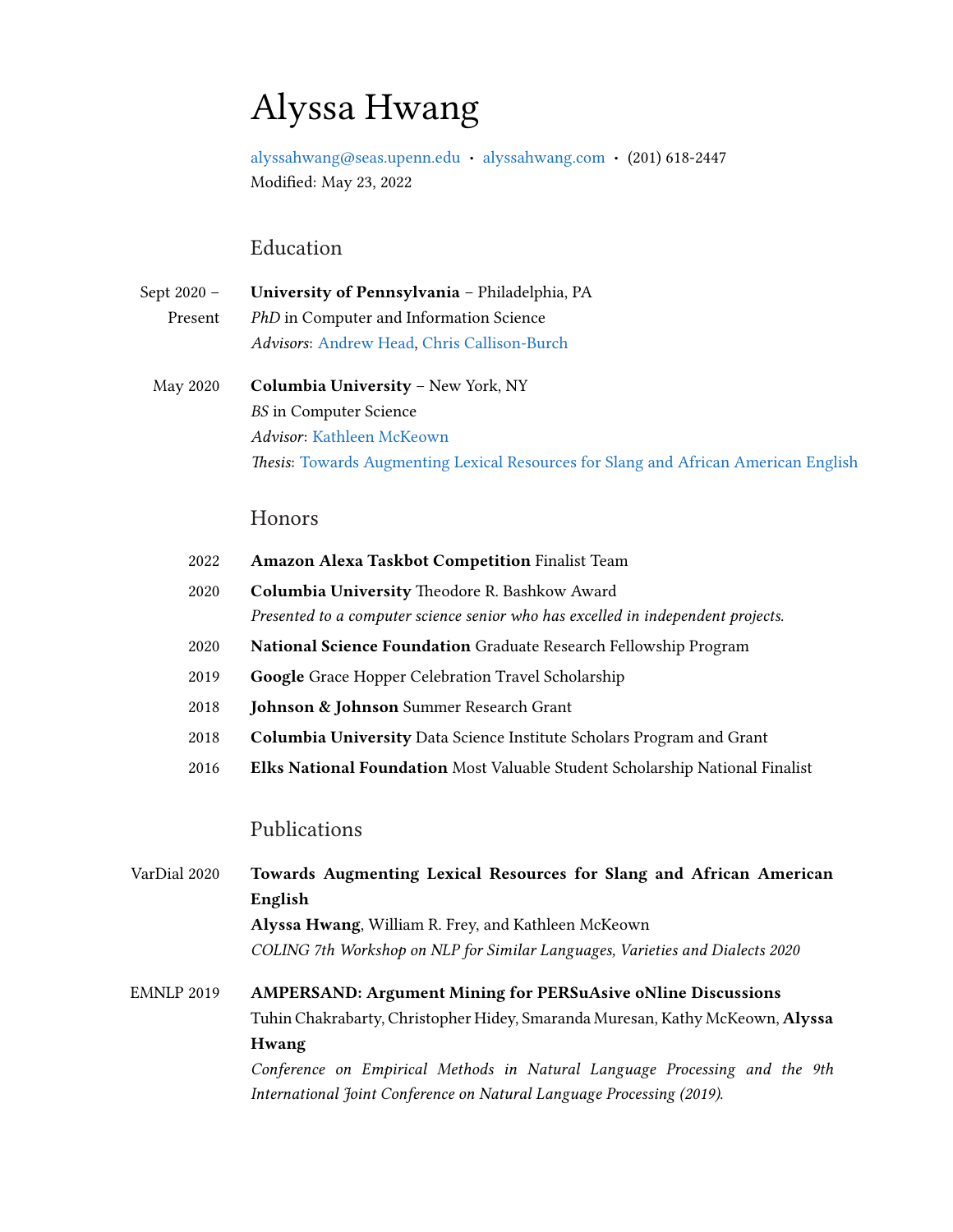### MWE-WN 2019 Confirming the Non-compositionality of Idioms for Sentiment Analysis Alyssa Hwang and Christopher Hidey ACL 15th Joint Workshop on Multiword Expressions and WordNet (2019)

#### ArgMining 2017 Analyzing the Semantic Types of Claims and Premises in an Online Persuasive Forum Christopher Hidey, Elena Musi, Alyssa Hwang, Smaranda Muresan, and Kathleen

McKeown ACL 4th Workshop on Argument Mining (2017)

### Research Experience

#### University of Pennsylvania PennHCI and PennNLP

Sept 2021 – Present Recipe for Success: Instructional Design for Voice Assistants Design and run Wizard-of-Oz voice assistant user studies to understand the challenges of being guided through a recipe by a voice assistant. Advisors: [Andrew Head,](https://andrewhead.info) [Chris Callison-Burch](https://www.cis.upenn.edu/~ccb/)

#### University of Pennsylvania PennNLP

- Sept 2020 On the Cognition of Grammatical Gender
- May 2021 Study the possible effects of grammatical gender on cognition by finding statistically significant relationships between gendered nouns and the adjectives/verbs they co-occur with.

Advisor: [Chris Callison-Burch](https://www.cis.upenn.edu/~ccb/)

#### Columbia University Natural Language Text Processing Lab

Sept 2019 – May 2020 Towards Augmenting Lexical Resources for Slang and African American English Cluster unknown words in Twitter African American English, Gang Violence, and Brown Corpus datasets to improve methods for learning new slang and different dialects of English.

Undergraduate Thesis Advisor: [Kathleen McKeown](http://www.cs.columbia.edu/~kathy/)

Sept 2018 – Confirming the Non-compositionality of Idioms for Sentiment Analysis

May 2020 Analyze the sentiment of idiomatic multiword expressions to show that idioms are not compositional for emotional content. Mentor: [Christopher Hidey](http://www.cs.columbia.edu/~chidey/)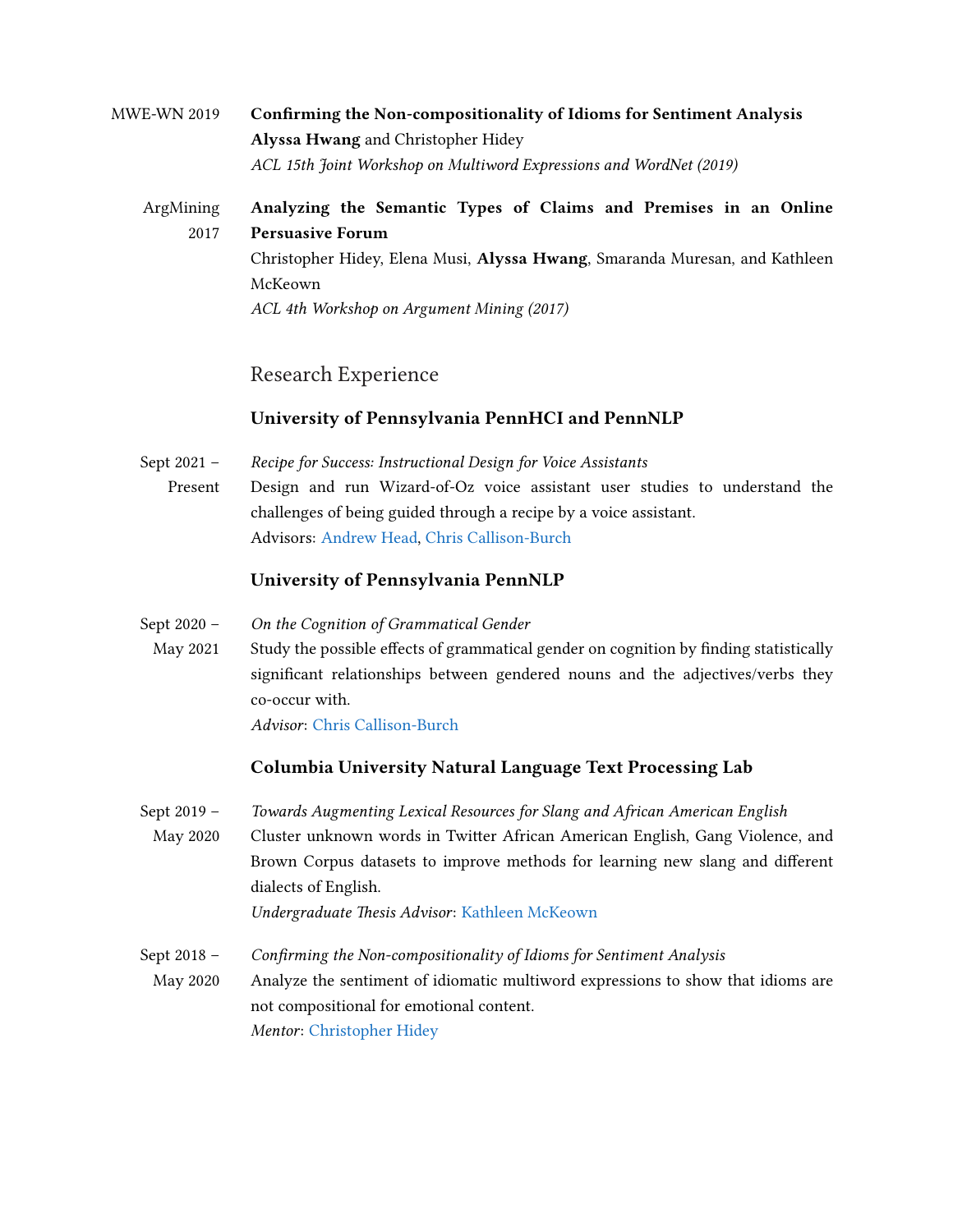- Sept 2017 May 2018 Detecting and Characterizing Spans of Hyperlinks in Change My View Posts Program automatic window labeling to predict the citation spans of hyperlinks found in Change My View posts (PRAW, BeautifulSoup, Newspaper, SpaCy, sklearn). Mentor: [Christopher Hidey](http://www.cs.columbia.edu/~chidey/)
- Sept 2016 Sept 2017 Analyzing the Semantic Types of Claims and Premises in an Online Persuasive Forum Design annotation scheme in XML for detecting modes in argumentation, types of claims, and premise-claim relations; annotate and gather data for modes in argumentation, types of claims, and premise-claim relations from the Change My View Subreddit.

Mentors: [Christopher Hidey,](http://www.cs.columbia.edu/~chidey/) [Smaranda Muresan,](http://www.cs.columbia.edu/~smara/) [Elena Musi](https://www.liverpool.ac.uk/communication-and-media/staff/elena-musi/)

#### Columbia University Data Science Institute

Summer 2018 Explaining Hate Speech Classification with Deep Neural Inspection Integrate Keras model with Deep Neural Inspector to evaluate the correlation between node activity and hypothesis functions to analyze what each node and layer has learned. Mentors: [Eugene Wu,](http://www.cs.columbia.edu/~ewu/) [Kathleen McKeown,](http://www.cs.columbia.edu/~kathy/) [Thibault Sellam](http://sellam.me/)

#### Industry Experience

- Summer 2022 Amazon Web Services (Applied Scientist Intern) New York, NY Tentative: Query-Based Summarization with Large Language Models Hosts: [Kathleen McKeown,](http://www.cs.columbia.edu/~kathy/) Kalpit Dixit
- Summer 2021 Google (Software Engineering Intern) Pittsburgh, PA Image Ranking for Shopping Design clustering and ranking algorithm to display top user-submitted review images for Shopping; analyze image data and propose signal thresholds to identify low-quality images. Hosts: Wei Wan, [Tao Chen](https://www.cs.jhu.edu/~taochen/)
- Summer 2020 Google (Software Engineering Intern) Mountain View, CA Dialogue Act Recognition for Dialogflow Train hierarchical RNN + CRF model for dialogue act recognition using Tensorflow and BERT embeddings. Hosts: Chuan Wang, [Igor Poletaev](https://ipoletaev.github.io/)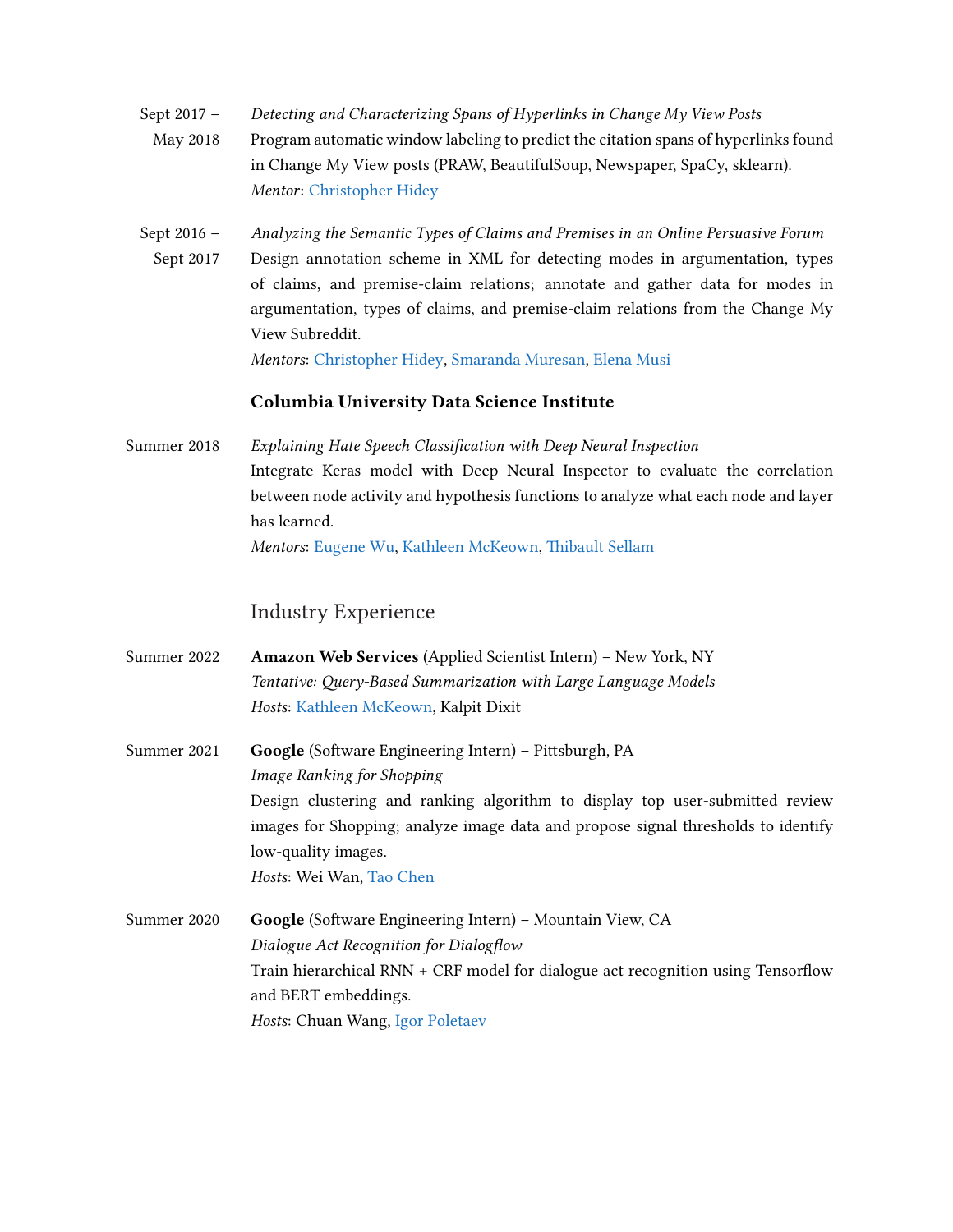| Summer 2019                 | Google (Software Engineering Intern) - Mountain View, CA<br>Image Carousel for Events Search<br>Expand image results for events displayed on Search from one directly pulled from<br>the markup to multiple queried from an external API.<br>Hosts: YoungHoon Jung, Souvik Dutta Chowdhury |
|-----------------------------|--------------------------------------------------------------------------------------------------------------------------------------------------------------------------------------------------------------------------------------------------------------------------------------------|
|                             | Teaching                                                                                                                                                                                                                                                                                   |
| Fall 2021                   | Teaching Assistant, Computational Linguistics, University of Pennsylvania<br><b>Instructor: Mark Yatskar</b>                                                                                                                                                                               |
| Spring 2019,<br>Spring 2020 | Teaching Assistant, Natural Language Processing, Columbia University<br><b>Instructor: Michael Collins</b>                                                                                                                                                                                 |
| Fall 2019                   | Teaching Assistant, Natural Language Processing, Columbia University<br>Instructor: Kathleen McKeown                                                                                                                                                                                       |
| Summer 2018                 | Teaching Assistant, Intro. to Java & Web Dev. in Python, Columbia University<br>Instructor: Brandon Mazey                                                                                                                                                                                  |
|                             | <b>Research Mentoring</b>                                                                                                                                                                                                                                                                  |
| Summer 2022                 | Juni Kim (Independent Study)                                                                                                                                                                                                                                                               |
| Spring 2022                 | Jasmine Chen (Undergraduate Thesis)                                                                                                                                                                                                                                                        |
|                             | Service                                                                                                                                                                                                                                                                                    |
| Sept 2020 -                 | <b>Computer and Information Science Doctoral Association (CISDA)</b>                                                                                                                                                                                                                       |
| Present                     | Co-Chair                                                                                                                                                                                                                                                                                   |
|                             | Represent PhD students at weekly faculty meetings as elected liaison, assist with                                                                                                                                                                                                          |

rewriting curriculum guidelines, and plan social events for the department.

Sept 2021 – May 2022 Penn Engineering Dean's Doctoral Advisory Board Elected Representative Represent PhD students of the Department of Computer and Information Science at monthly meetings with Associate Dean for Graduate Programs Boon Thau Loo.